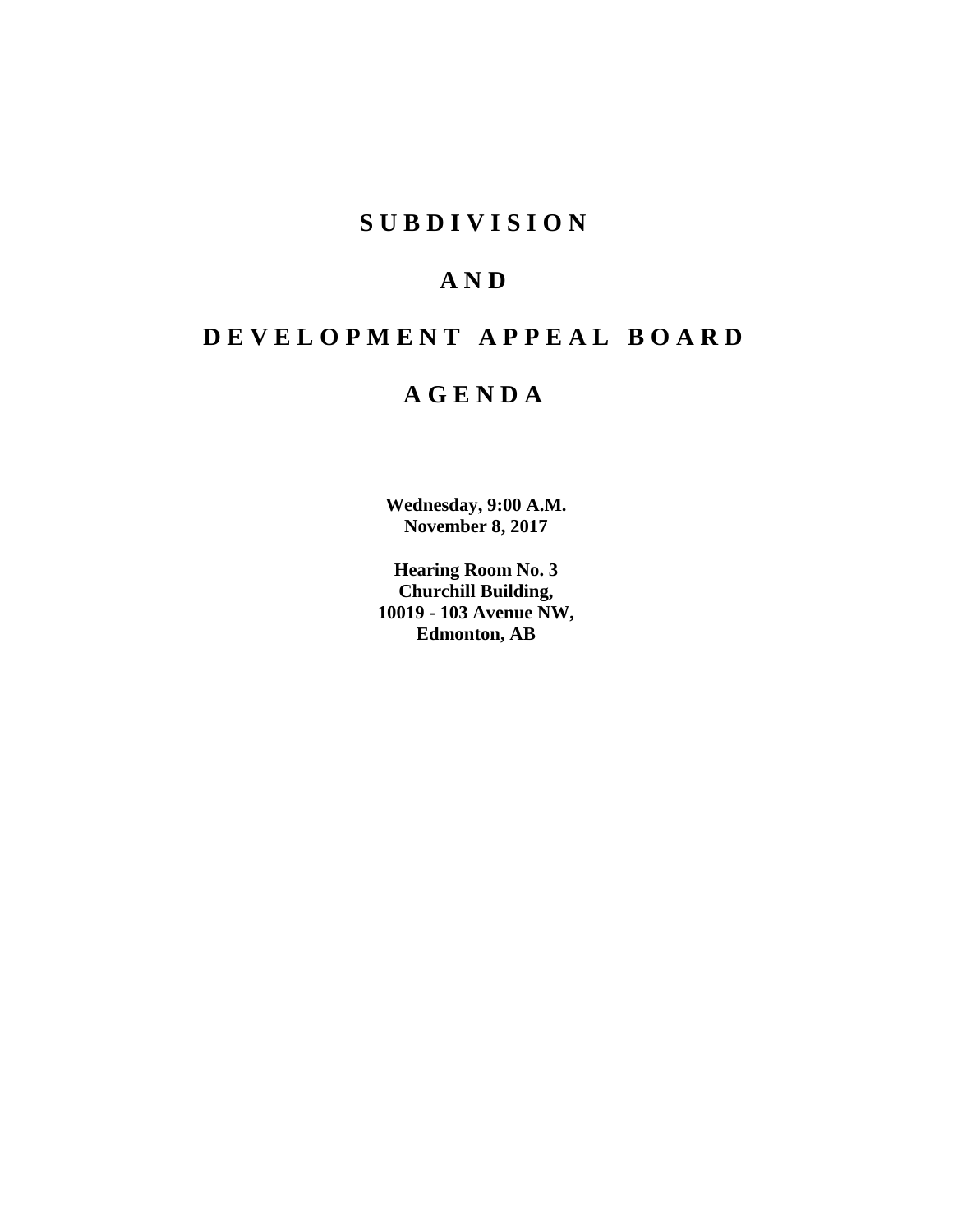# **SUBDIVISION AND DEVELOPMENT APPEAL BOARD HEARING ROOM NO. 3**

| I            | 9:00 A.M.    | SDAB-D-17-210    |                                                                                                                                                                                      |
|--------------|--------------|------------------|--------------------------------------------------------------------------------------------------------------------------------------------------------------------------------------|
|              |              |                  | To construct a Single Detached House with rear<br>attached Garage, veranda, rear uncovered deck,<br>fireplace and Basement development (NOT to<br>be used as an additional Dwelling) |
|              |              |                  | 6503 - 124 Street NW<br>Project No.: 256813032-001                                                                                                                                   |
| $\mathbf{I}$ | 10:30 A.M.   | SDAB-D-17-208    |                                                                                                                                                                                      |
|              |              | <b>WITHDRAWN</b> | To convert a Semi-detached House into four (4)<br><b>Dwellings of Apartment Housing</b>                                                                                              |
|              |              |                  | 6828 - 105A Street NW, 6830 - 105A Street<br><b>NW</b><br>Project No.: 154848241-004                                                                                                 |
| III          | 1:30 P.M.    | SDAB-D-17-212    |                                                                                                                                                                                      |
|              |              |                  | To convert three (3) Dwellings of Row Housing<br>to a Lodging House (maximum 21 residents)<br>and to construct interior alterations, existing<br>without permits                     |
|              |              |                  | 8804C - 119 Avenue NW<br>Project No.: 258130328-001                                                                                                                                  |
|              | <b>NOTE:</b> |                  | Unless otherwise stated, all references to "Section numbers" refer to<br>the authority under the Edmonton Zoning Bylaw 12800.                                                        |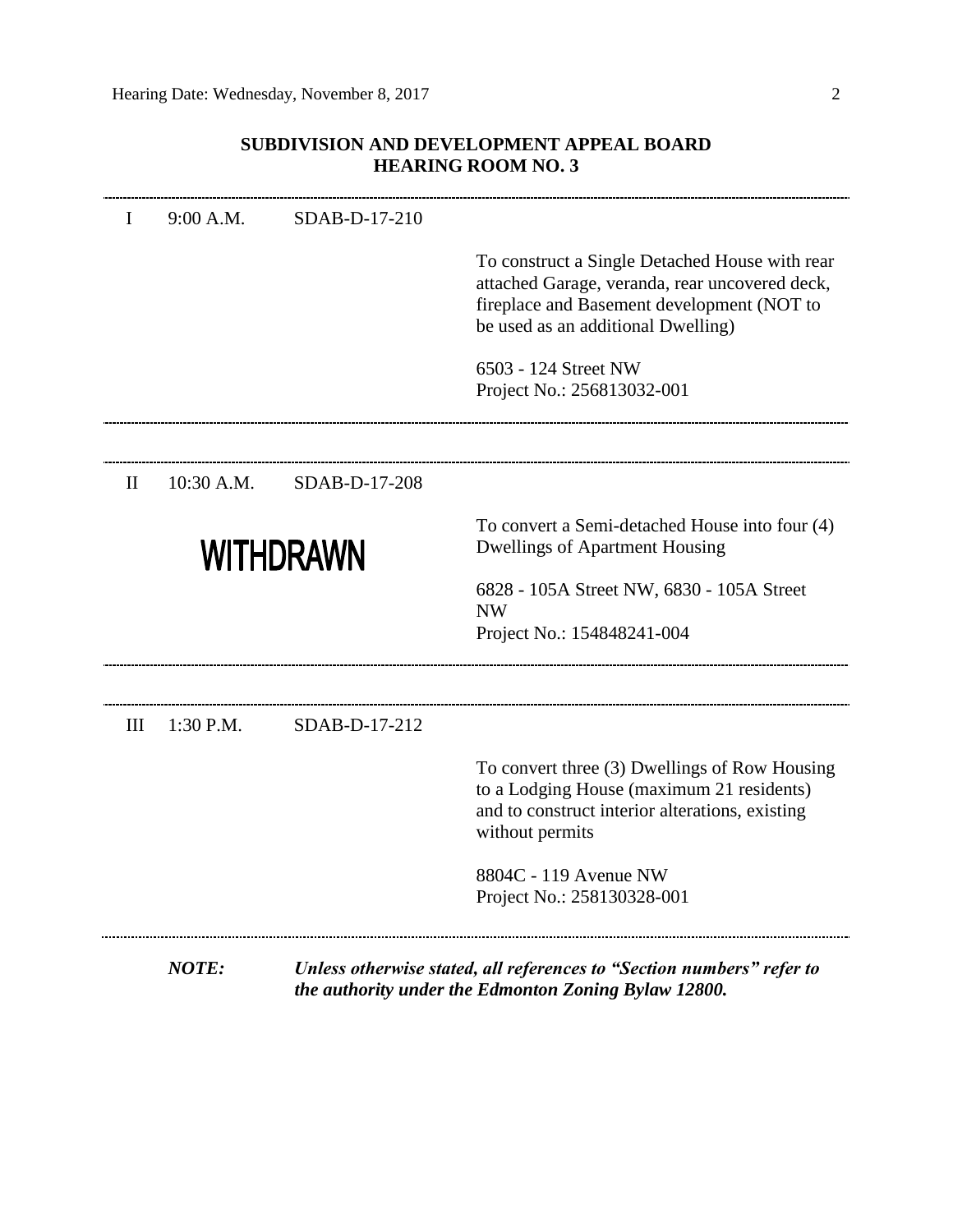| AN APPEAL FROM THE DECISION OF THE DEVELOPMENT OFFICER |                                                                                                                                                                                            |
|--------------------------------------------------------|--------------------------------------------------------------------------------------------------------------------------------------------------------------------------------------------|
| <b>APPELLANT:</b>                                      |                                                                                                                                                                                            |
| <b>APPLICATION NO.:</b>                                | 256813032-001                                                                                                                                                                              |
| <b>APPLICATION TO:</b>                                 | Construct a Single Detached House with<br>attached Garage, veranda,<br>rear<br>rear<br>uncovered deck, fireplace and Basement<br>development (NOT to be used as an<br>additional Dwelling) |
| DECISION OF THE<br>DEVELOPMENT AUTHORITY:              | Refused                                                                                                                                                                                    |
| <b>DECISION DATE:</b>                                  | October 10, 2017                                                                                                                                                                           |
| <b>DATE OF APPEAL:</b>                                 | October 13, 2017                                                                                                                                                                           |
| <b>MUNICIPAL DESCRIPTION</b><br>OF SUBJECT PROPERTY:   | 6503 - 124 Street NW                                                                                                                                                                       |
| <b>LEGAL DESCRIPTION:</b>                              | Plan 1721646 Blk 13 Lot 14B                                                                                                                                                                |
| ZONE:                                                  | RF1 Single Detached Residential Zone                                                                                                                                                       |
| <b>OVERLAY:</b>                                        | <b>MNO Mature Neighbourhood Overlay</b>                                                                                                                                                    |
| <b>STATUTORY PLAN:</b>                                 | N/A                                                                                                                                                                                        |

### *Grounds for Appeal*

The Appellant provided the following reasons for appealing the decision of the Development Authority:

We are solicitors for Catherine Zhang, owner of the above captioned property. Through her agent, FYZ River West Homes Ltd., our client applied for a Development Permit for a single family dwelling on her property. That application was refused by the Development Authority on October 10, 2017. We hereby appeal the refusal of our client's permit application on the following grounds:

1. The proposed development is a Permitted Use within the RF1 Zone.

2. The proposed development is appropriate at the subject site.

3. The proposed development will not unduly interfere with the amenities of the neighbourhood or materially interfere with or affect the use, enjoyment or value of neighbouring parcels of land.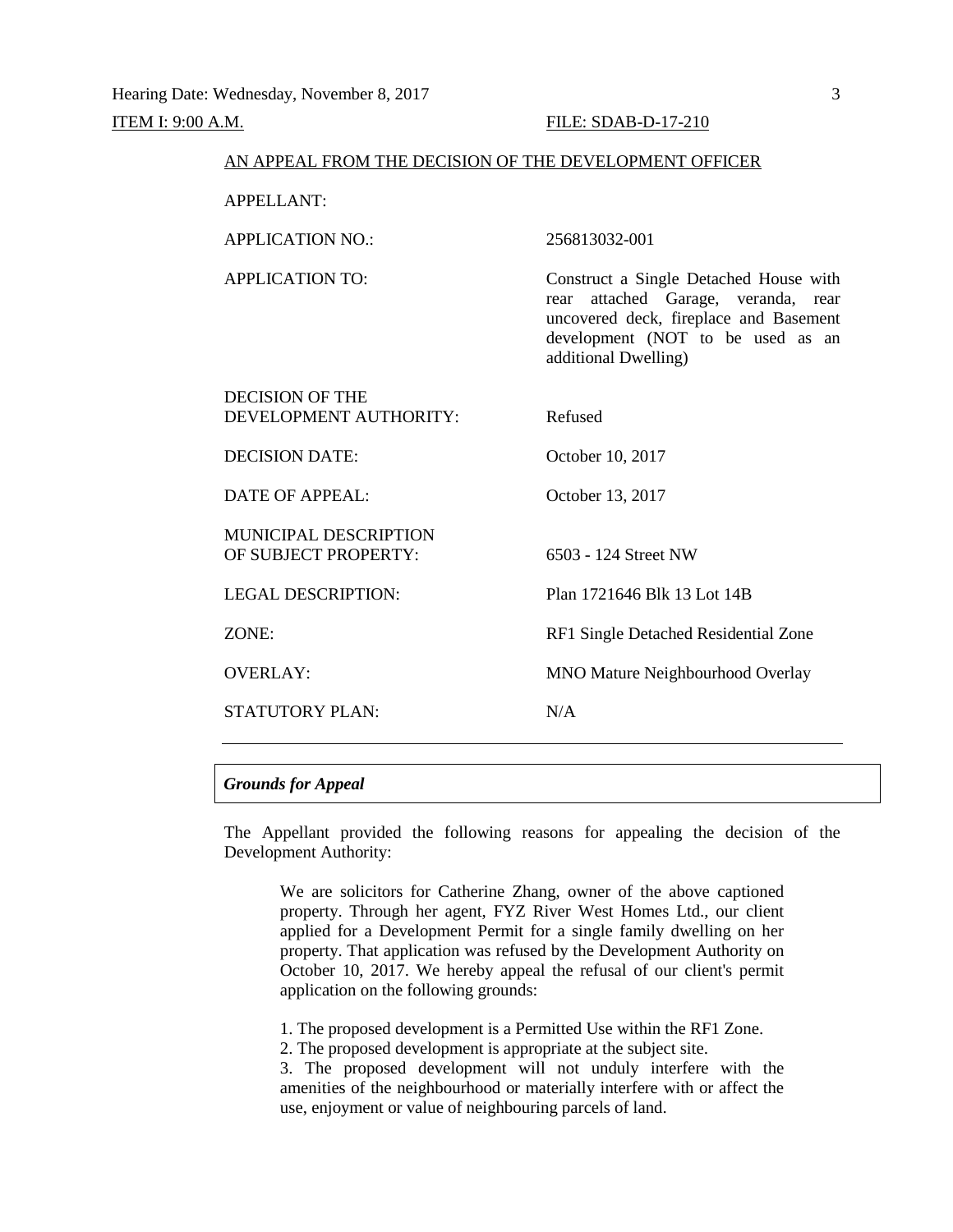4. Such other grounds as may be presented at the hearing of the appeal.

### *General Matters*

### **Appeal Information:**

The *Municipal Government Act*, RSA 2000, c M-26 states the following:

#### **Grounds for Appeal**

**685(1)** If a development authority

- (a) fails or refuses to issue a development permit to a person,
- (b) issues a development permit subject to conditions, or
- (c) issues an order under section 645,

the person applying for the permit or affected by the order under section 645 may appeal to the subdivision and development appeal board.

### **Appeals**

- **686(1)** A development appeal to a subdivision and development appeal board is commenced by filing a notice of the appeal, containing reasons, with the board within 14 days,
	- (a) in the case of an appeal made by a person referred to in section 685(1), after
		- (i) the date on which the person is notified of the order or decision or the issuance of the development permit, or …

The decision of the Development Officer is dated October 10, 2017. The Notice of Appeal was filed on October 13, 2017.

## **Determining an Appeal**

#### **Hearing and decision**

**687(3)** In determining an appeal, the subdivision and development appeal board

…

…

(a.1) must comply with the land use policies and statutory plans and, subject to clause (d), the land use bylaw in effect;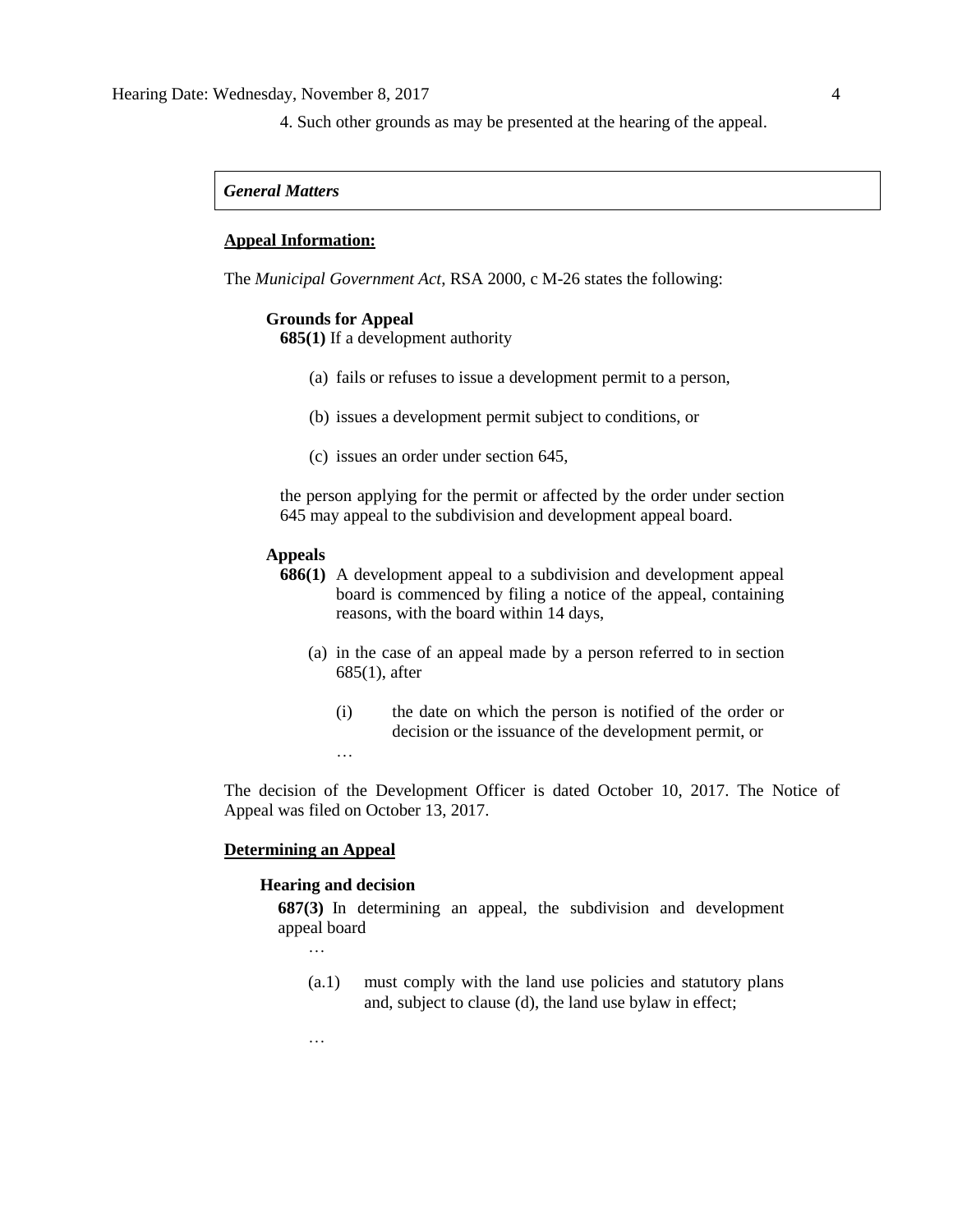- (c) may confirm, revoke or vary the order, decision or development permit or any condition attached to any of them or make or substitute an order, decision or permit of its own;
- (d) may make an order or decision or issue or confirm the issue of a development permit even though the proposed development does not comply with the land use bylaw if, in its opinion,
	- (i) the proposed development would not
		- (A) unduly interfere with the amenities of the neighbourhood, or
		- (B) materially interfere with or affect the use, enjoyment or value of neighbouring parcels of land,

and

(ii) the proposed development conforms with the use prescribed for that land or building in the land use bylaw.

### **General Provisions from the** *Edmonton Zoning Bylaw:*

Section 110.1 states that the **General Purpose** of the **RF1 Single Detached Residential Zone** is:

…to provide for Single Detached Housing while allowing other forms of small scale housing in the form of Secondary Suites, and Garden Suites, as well as Semi-detached Housing and Duplex Housing under certain conditions.

Under Section 110.2(4), **Single Detached Housing** is a **Permitted Use** in the RF1 Single Detached Residential Zone.

Section 7.2(8) states:

**Single Detached Housing** means development consisting of a building containing only one Dwelling, which is separate from any other Dwelling or building. Where a Secondary Suite is a Permitted or Discretionary Use in a Zone, a building which contains Single Detached Housing may also contain a Secondary Suite. This Use includes Mobile Homes which conform to Section 78 of this Bylaw.

Section 814.1 states that the **General Purpose** of the **Mature Neighbourhood Overlay** is:

…to regulate residential development in Edmonton's mature residential neighbourhoods, while responding to the context of surrounding development, maintaining the pedestrian-oriented design of the streetscape, and to provide an opportunity for consultation by gathering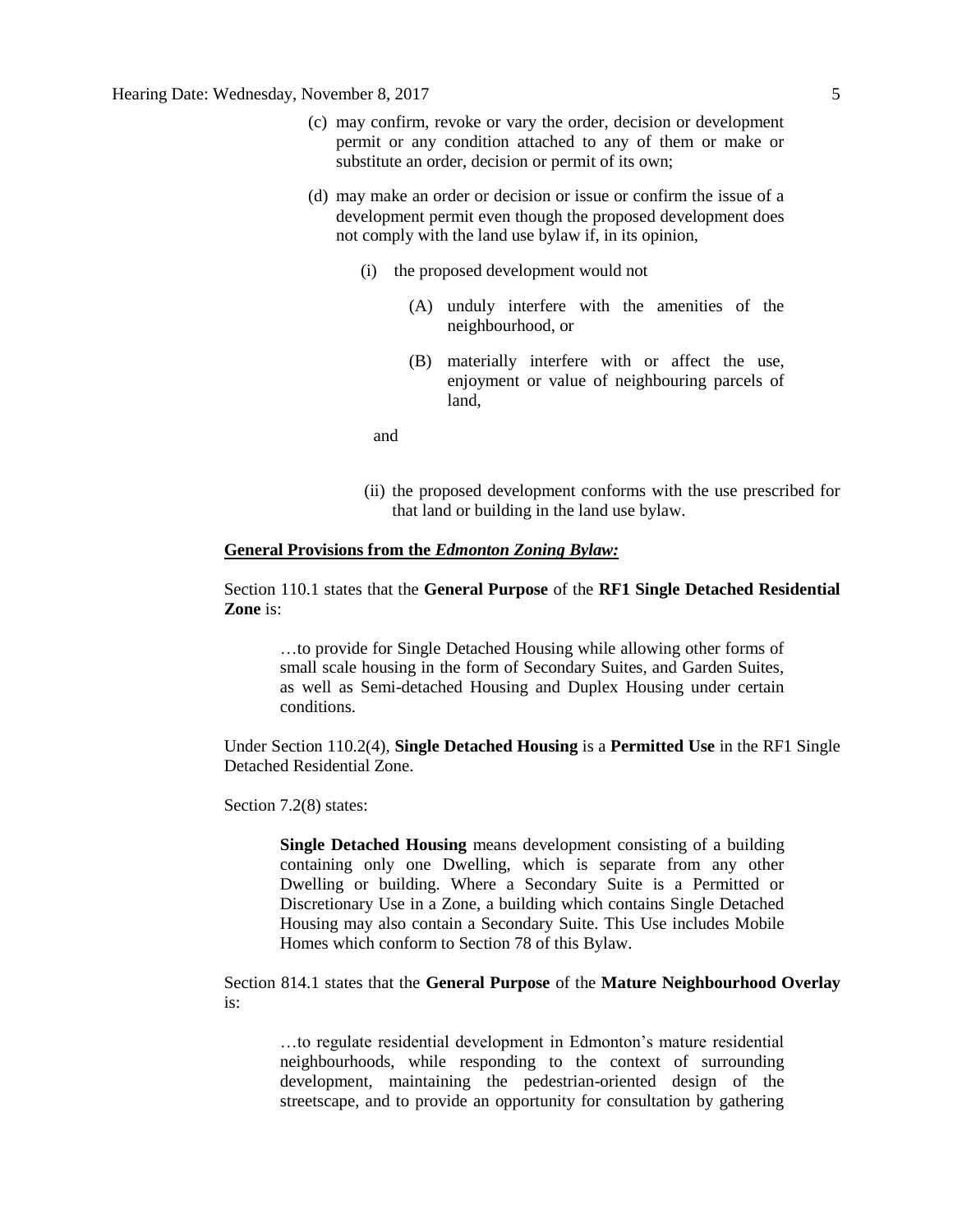input from affected parties on the impact of a proposed variance to the Overlay regulations.

### **Mature Neighbourhood Overlay Community Consultation**

# **814.5 Additional Development Regulations for Specific Areas**

1. When the Development Officer receives a Development Permit Application for a new principal building, new Garage Suite, or new Garden Suite that does not comply with any regulation contained within this Overlay, or receives a Development Permit for alterations to an existing structure that require a variance to Section 814.3(1), 814.3(3), 814.3(5) or 814.3(9) of this Overlay:

a. the Development Officer shall send notice, to the recipient parties specified in Table 814.5(2), to outline any requested variances to the Overlay and solicit comments directly related to the proposed variance;

b. the Development Officer shall not render a decision on the Development Permit application until 21 days after notice has been sent, unless the Development Officer receives feedback from the specified affected parties in accordance with Table 814.5(2); and

c. the Development Officer shall consider any comments directly related to the proposed variance when determining whether to approve the Development Permit Application in accordance with Sections 11.2 and 11.3.

| <b>Tier</b><br># | <b>Recipient Parties</b>                                                                                                                                                                                                                        | <b>Affected Parties</b>                                                                                                                                                   | <b>Regulation of</b><br>this Overlay<br><b>Proposed to be</b><br><b>Varied</b>                                                                                                                                                                                                                                                                             |
|------------------|-------------------------------------------------------------------------------------------------------------------------------------------------------------------------------------------------------------------------------------------------|---------------------------------------------------------------------------------------------------------------------------------------------------------------------------|------------------------------------------------------------------------------------------------------------------------------------------------------------------------------------------------------------------------------------------------------------------------------------------------------------------------------------------------------------|
| Tier<br>1        | The municipal address and<br>assessed owners of the land the land wholly or<br>wholly or partially located<br>within a distance of 60.0 m<br>of the Site of the proposed<br>development and the<br>President of each<br><b>Community League</b> | The assessed owners of<br>partially located within a<br>distance of 60.0 m of the<br>Site of the proposed<br>development and the<br>President of each<br>Community League | $814.3(1)$ – Front<br>Setback<br>$814.3(2)$ – Front<br>Setback (RF3<br>Corner Sites)<br>$ 814.3(5) -$ Height<br>$ 814.3(6) -$<br><b>Basement</b><br>Elevation<br>$ 814.3(7) -$<br>Dormer Width<br>$ 814.3(13) -$<br>Façade<br>Articulation<br>between Semi-<br>Detached<br>Dwellings<br>$ 814.3(14) -$<br>Façade<br>Articulation for<br><b>Row Housing</b> |

# **Table 814.5(2)**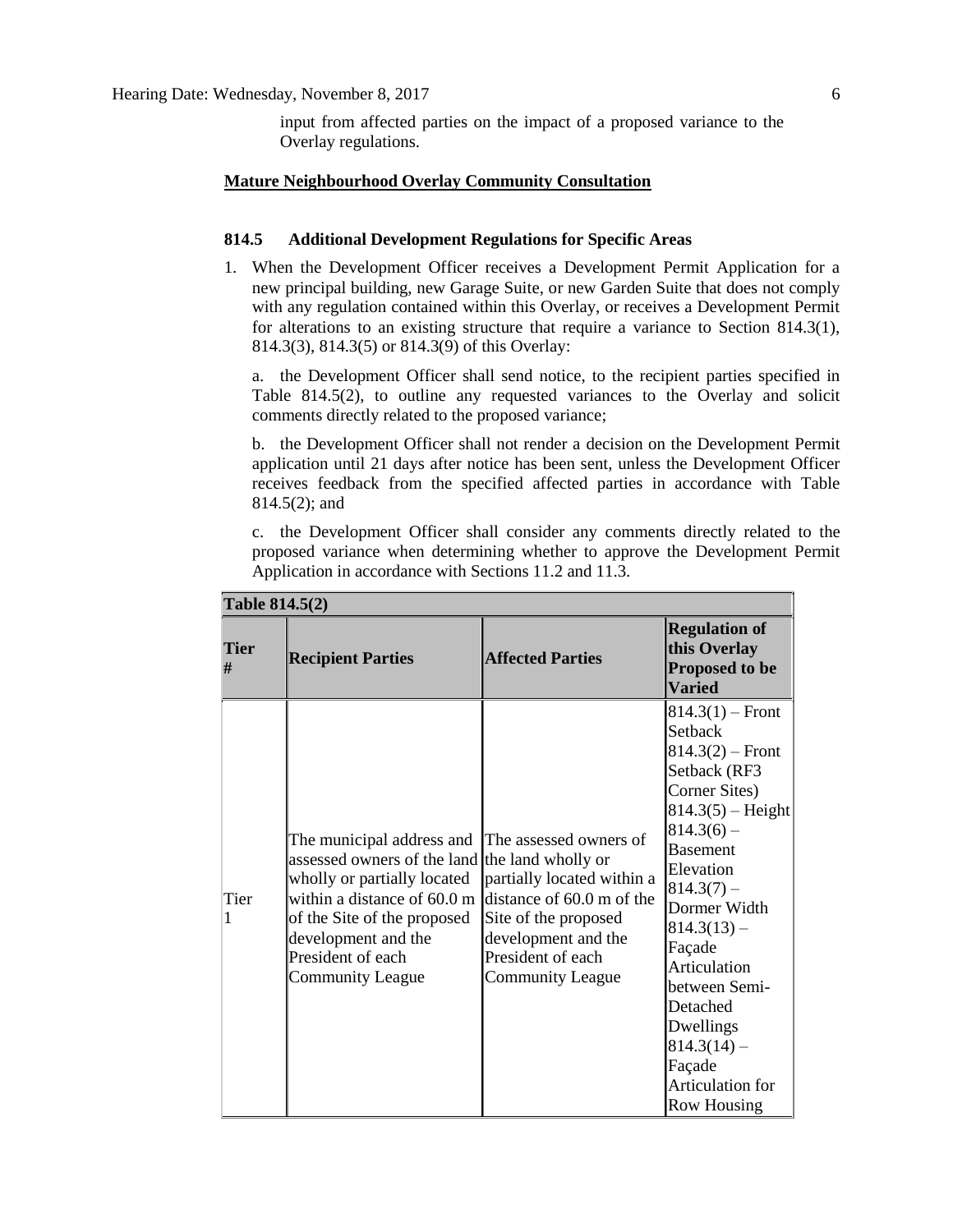|                        |                                                                                                                                                                                                                                           |                                                                                                                      | Dwellings<br>$ 814.3(15) -$<br>Architectural<br>Treatment<br>$ 814.3(16) -$<br>Variation of<br><b>Building Design</b><br>$ 814.3(17) -$<br>Driveway Access<br>$ 814.3(18) -$<br><b>Attached Garage</b><br>$ 814.4(1) -$<br>Additional<br>Development<br>Regulations for<br>Specific Areas                                                                                                                              |
|------------------------|-------------------------------------------------------------------------------------------------------------------------------------------------------------------------------------------------------------------------------------------|----------------------------------------------------------------------------------------------------------------------|------------------------------------------------------------------------------------------------------------------------------------------------------------------------------------------------------------------------------------------------------------------------------------------------------------------------------------------------------------------------------------------------------------------------|
| Tier<br>$\overline{c}$ | The municipal address and<br>assessed owners of the land The assessed owners of<br>Abutting the Site, directly<br>adjacent across a Lane<br>from the Site of the<br>proposed development and<br>the President of each<br>Community League | the land Abutting the Site<br>and directly adjacent<br>across a Lane from the<br>Site of the proposed<br>development | $ 814.3(4) -$ Rear<br>Setback<br>$814.3(19)$ – Rear<br><b>Attached Garage</b><br>$814.3(22) -$<br><b>Detached Garage</b><br><b>Rear Setback</b>                                                                                                                                                                                                                                                                        |
| Tier<br>3              | The municipal address and<br>assessed owners of the land The assessed owners of<br>Abutting the Site of the<br>proposed development and<br>the President of each<br>Community League                                                      | the land Abutting the Site Yard)<br>of the proposed<br>development                                                   | $ 814.3(3) - Side$<br>Setbacks<br>$ 814.3(8) - \text{Side} $<br>Setbacks and<br>Privacy<br>$ 814.3(9) -$<br>Privacy Screening<br>on Platform<br>Structures<br>$ 814.3(10) -$<br>Platform<br>Structures (Front<br>$ 814.3(11) -$<br>Platform<br>Structures<br>(Flanking Side<br>Yard)<br>$ 814.3(12) -$<br>Cantilevers in<br>Side Setbacks<br>$ 814.3(20) -$<br>Distance between<br>Garage and<br>Principal<br>Dwelling |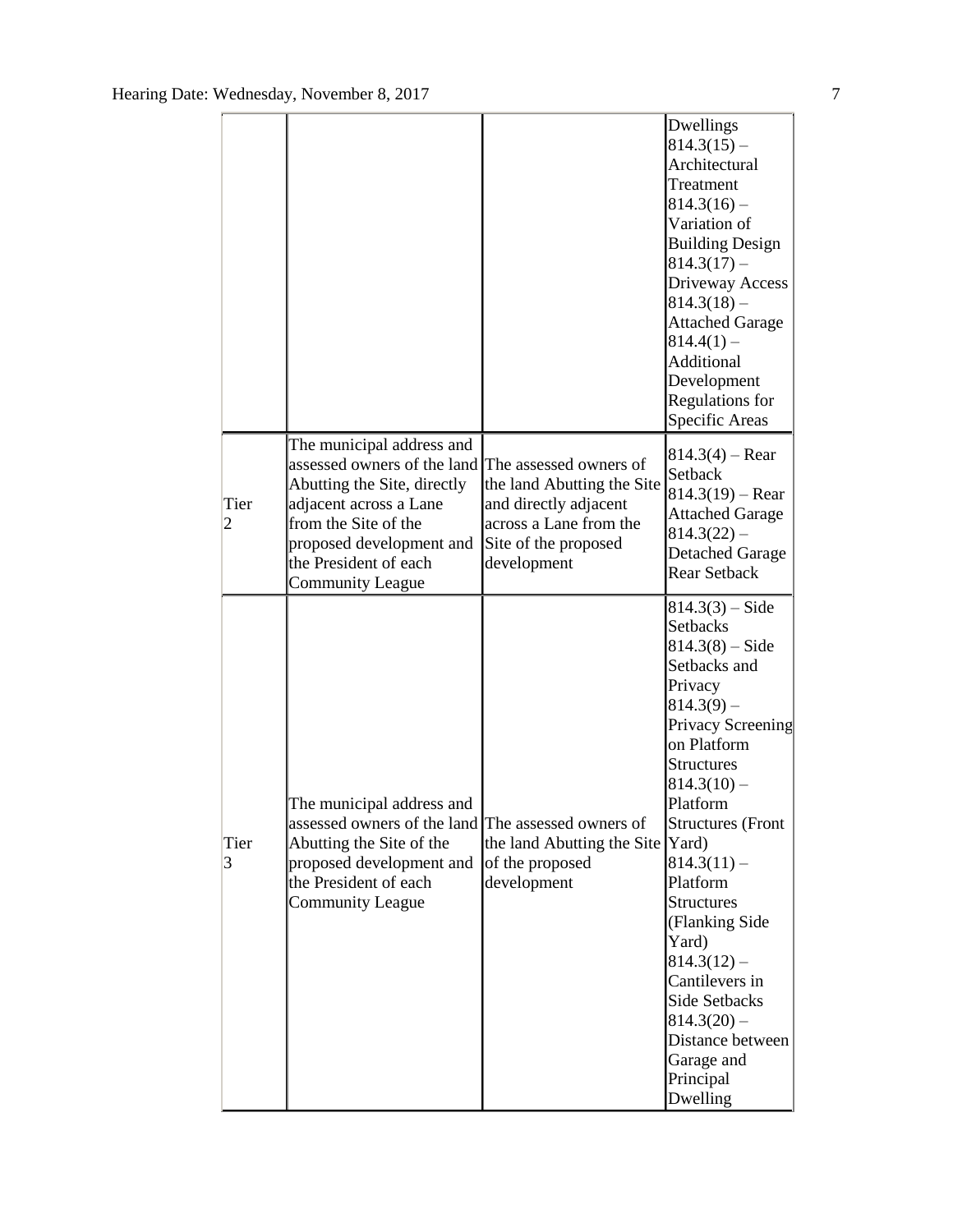|  | $ 814.3(21) - Rear$ |
|--|---------------------|
|  | Detached Garage     |
|  | Location            |

## *Rear Setback*

Section 814.3(4) states: "The minimum Rear Setback shall be 40% of Site Depth."

# **Development Officer's Determination**

Reduced Rear Setback - The distance from the house to the rear property line is 2.3m (6% of site depth) instead of 15.9m (40% of site depth). (Section 814.3.4).

# *Rear Attached Garage*

Section 814.3(19) states: "Rear attached Garages shall not be allowed."

# **Development Officer's Determination**

Attached Garage - A rear attached garage is allowed on a corner lot (Section 814.3.19).

## Notice to Applicant/Appellant

Provincial legislation requires that the Subdivision and Development Appeal Board issue its official decision in writing within fifteen days of the conclusion of the hearing. Bylaw No. 11136 requires that a verbal announcement of the Board's decision shall be made at the conclusion of the hearing of an appeal, but the verbal decision is not final nor binding on the Board until the decision has been given in writing in accordance with the *Municipal Government Act.*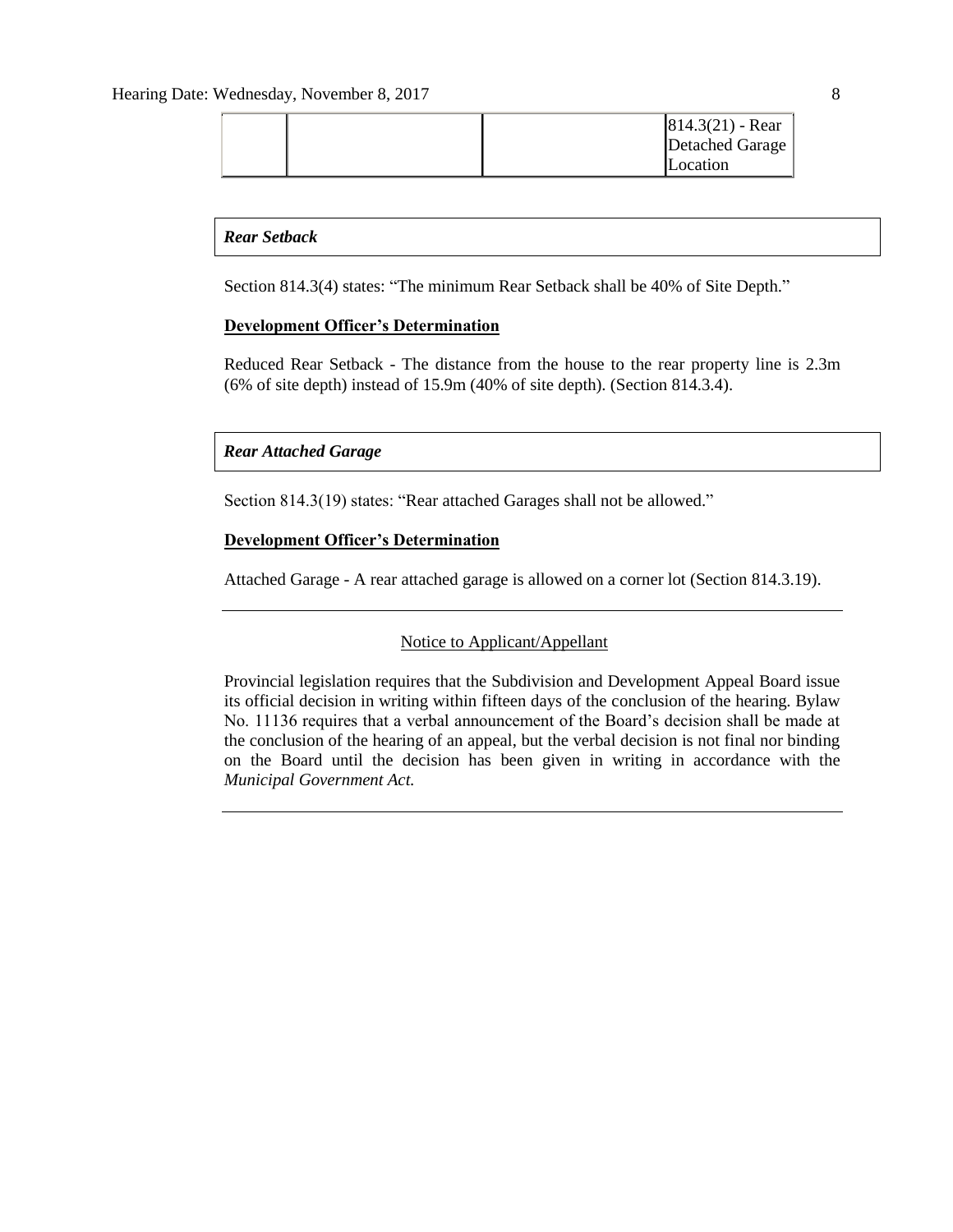



Site Location **Community Contract Contract Contract Contract Contract Contract Contract Contract Contract Contract Contract Contract Contract Contract Contract Contract Contract Contract Contract Contract Contract Contract** 

N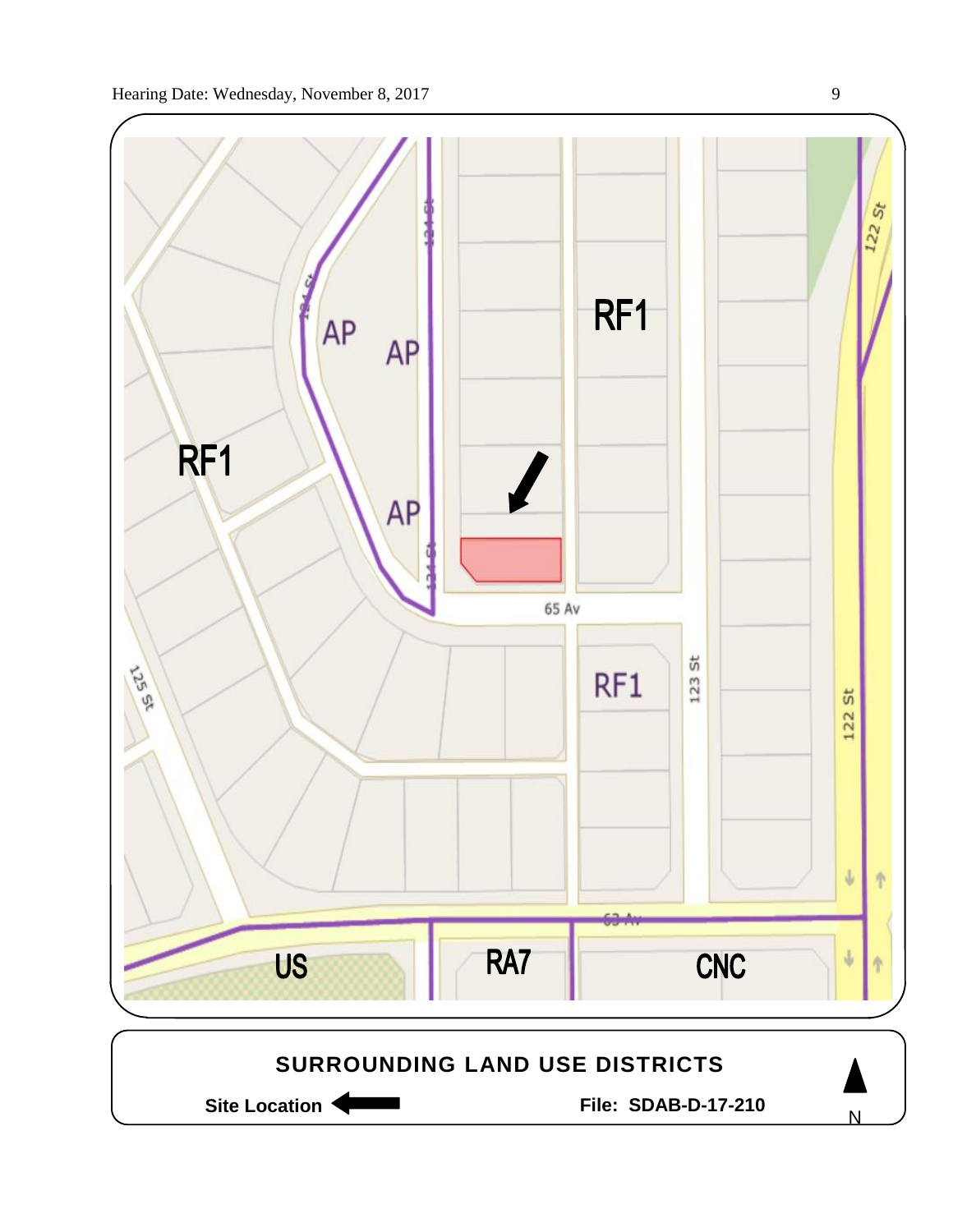| <b>nonton</b>                                                                                                                                    |                   |                                       |                                                     | Project Number: 256813032-001<br><b>Application Date:</b><br>JUL 07, 2017                                                                                                                                                                                                   |  |  |
|--------------------------------------------------------------------------------------------------------------------------------------------------|-------------------|---------------------------------------|-----------------------------------------------------|-----------------------------------------------------------------------------------------------------------------------------------------------------------------------------------------------------------------------------------------------------------------------------|--|--|
|                                                                                                                                                  |                   | <b>Application for</b>                |                                                     | Printed:<br>October 16, 2017 at 8:55 AM<br>$1$ of $2$<br>Page:                                                                                                                                                                                                              |  |  |
|                                                                                                                                                  |                   |                                       | <b>House Development and Building Permit</b>        |                                                                                                                                                                                                                                                                             |  |  |
|                                                                                                                                                  |                   |                                       |                                                     |                                                                                                                                                                                                                                                                             |  |  |
| This document is a record of a Development Permit and/or Building Permit application, and a record of the decision for the undertaking<br>Bylaw. |                   |                                       |                                                     | described below, subject to the limitations and conditions of this permit, of the Edmonton Zoning Bylaw 12800 as amended, Safety Codes<br>Act RSA 2000, Safety Codes Act Permit Regulation, Alberta Building Code 2006 and City of Edmonton Bylaw 15894 Safety Codes Permit |  |  |
| <b>Applicant</b><br>Property Address(es) and Legal Description(s)                                                                                |                   |                                       |                                                     |                                                                                                                                                                                                                                                                             |  |  |
|                                                                                                                                                  |                   |                                       | 6503 - 124 STREET NW<br>Plan 1721646 Blk 13 Lot 14B |                                                                                                                                                                                                                                                                             |  |  |
|                                                                                                                                                  |                   |                                       |                                                     |                                                                                                                                                                                                                                                                             |  |  |
|                                                                                                                                                  |                   |                                       |                                                     |                                                                                                                                                                                                                                                                             |  |  |
| <b>Scope of Application</b>                                                                                                                      |                   |                                       |                                                     |                                                                                                                                                                                                                                                                             |  |  |
| (NOT to be used as an additional Dwelling).                                                                                                      |                   |                                       |                                                     | To construct a Single Detached House with rear attached Garage, veranda, rear uncovered deck, fireplace and Basement development                                                                                                                                            |  |  |
| <b>Permit Details</b>                                                                                                                            |                   |                                       |                                                     |                                                                                                                                                                                                                                                                             |  |  |
| Affected Floor Area (sq. ft.): 3022                                                                                                              |                   |                                       | Building Height to Midpoint (m): 8.44               |                                                                                                                                                                                                                                                                             |  |  |
| <b>Class of Permit:</b>                                                                                                                          |                   |                                       | Dwelling Type: Single Detached House                |                                                                                                                                                                                                                                                                             |  |  |
| Front Yard $(m)$ : 7.93                                                                                                                          |                   |                                       | Home Design Type:                                   |                                                                                                                                                                                                                                                                             |  |  |
| Rear Yard $(m)$ : 2.31                                                                                                                           |                   |                                       | Secondary Suite Included ?: N                       |                                                                                                                                                                                                                                                                             |  |  |
| Side Yard, left (m):                                                                                                                             |                   |                                       | Side Yard, right $(m)$ : 1.29                       |                                                                                                                                                                                                                                                                             |  |  |
| Site Area (sq. m.): 546.06                                                                                                                       |                   |                                       | Site Depth $(m)$ : 39.65                            |                                                                                                                                                                                                                                                                             |  |  |
| Site Width $(m)$ : 14.24                                                                                                                         |                   |                                       |                                                     | Stat. Plan Overlay/Annex Area: Mature Neighbourhood Overlay                                                                                                                                                                                                                 |  |  |
| I/We certify that the above noted details are correct.                                                                                           |                   |                                       |                                                     |                                                                                                                                                                                                                                                                             |  |  |
| Applicant signature:                                                                                                                             |                   |                                       |                                                     |                                                                                                                                                                                                                                                                             |  |  |
| <b>Development Application Decision</b><br>Refused                                                                                               |                   |                                       |                                                     |                                                                                                                                                                                                                                                                             |  |  |
| <b>Reason for Refusal</b><br>site depth). (Section 814.3.4).                                                                                     |                   |                                       |                                                     | Reduced Rear Setback - The distance from the house to the rear property line is 2.3m (6% of site depth) instead of 15.9m (40% of                                                                                                                                            |  |  |
| Attached Garage - A rear attached garage is allowed on a corner lot (Section 814.3.19).                                                          |                   |                                       |                                                     |                                                                                                                                                                                                                                                                             |  |  |
|                                                                                                                                                  |                   |                                       |                                                     |                                                                                                                                                                                                                                                                             |  |  |
| <b>Rights of Appeal</b><br>Chapter 24, Section 683 through 689 of the Municipal Government Amendment Act.                                        |                   |                                       |                                                     | The Applicant has the right of appeal within 14 days of receiving notice of the Development Application Decision, as outlined in                                                                                                                                            |  |  |
| Issue Date: Oct 10, 2017                                                                                                                         |                   | Development Authority: YEUNG, KENNETH |                                                     | Signature:                                                                                                                                                                                                                                                                  |  |  |
| Fees                                                                                                                                             |                   |                                       |                                                     |                                                                                                                                                                                                                                                                             |  |  |
|                                                                                                                                                  | <b>Fee Amount</b> | <b>Amount Paid</b>                    | Receipt#                                            | Date Paid                                                                                                                                                                                                                                                                   |  |  |
| Safety Codes Fee                                                                                                                                 | \$106.00          | \$106.00                              | 04279260                                            | Jul 10, 2017                                                                                                                                                                                                                                                                |  |  |
| Electrical Fee (Service)                                                                                                                         | \$79.00           | \$79.00                               | 04279260                                            | Jul 10, 2017                                                                                                                                                                                                                                                                |  |  |
| <b>Electrical Safety Codes Fee</b>                                                                                                               | \$17.70           | \$17.70                               | 04279260                                            | Jul 10, 2017                                                                                                                                                                                                                                                                |  |  |
| Development Permit Inspection Fee                                                                                                                | \$0.00            | \$200.00                              | 04272909                                            | Jul 07, 2017                                                                                                                                                                                                                                                                |  |  |
|                                                                                                                                                  |                   | <b>THIS IS NOT A PERMIT</b>           |                                                     |                                                                                                                                                                                                                                                                             |  |  |
|                                                                                                                                                  |                   |                                       |                                                     |                                                                                                                                                                                                                                                                             |  |  |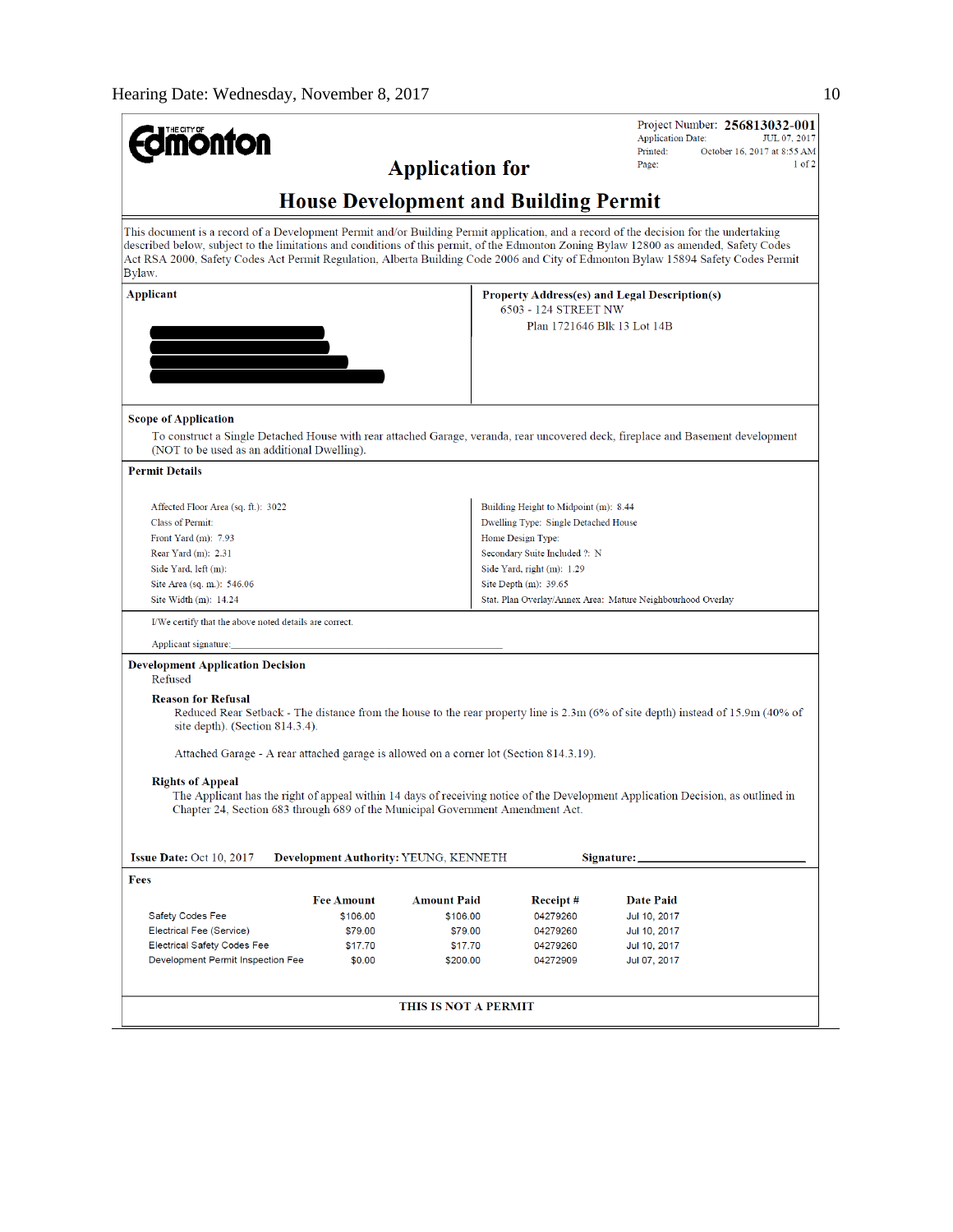# Project Number: 256813032-001<br>Application Date: JUL 07, 2017<br>Printed: October 16, 2017 at 8:55 AM **Edinonton Application for** Page:  $2\ \mathrm{of}\ 2$ **House Development and Building Permit** Fees **Amount Paid** Receipt# Date Paid **Fee Amount** Electrical Fees (House) \$330.00 \$330.00 04279260 Jul 10, 2017 Lot Grading Fee \$140.00 \$140.00 04279260 Jul 10, 2017 Water Usage Fee \$84.70 04279260 Jul 10, 2017 \$84.70 **Building Permit Fee** \$2,650.00 \$2,650.00 04279260 Jul 10, 2017 Total GST Amount:  $$0.00$ Totals for Permit: \$3,407.40 \$3,607.40 (overpaid by  $\$200.00$ THIS IS NOT A PERMIT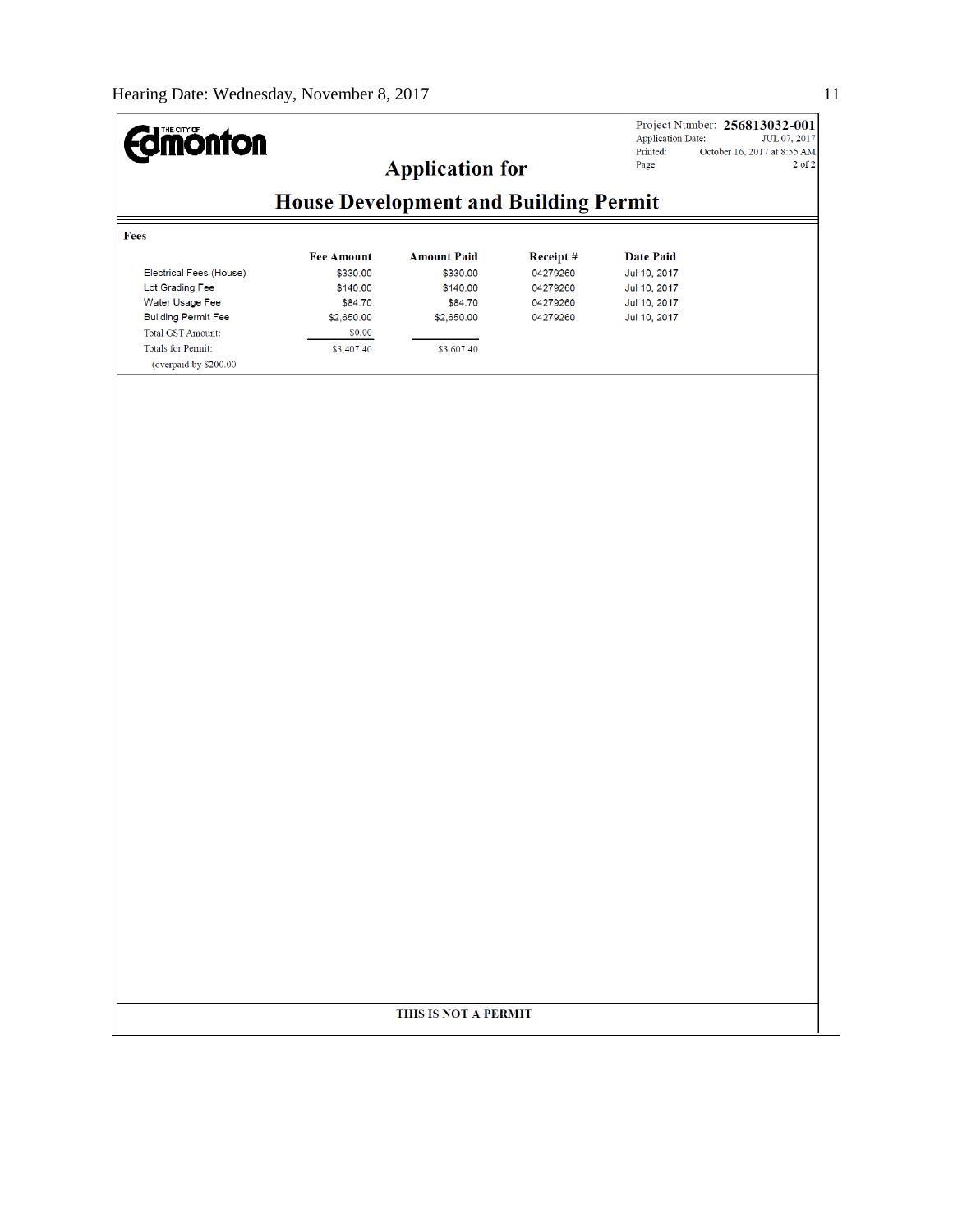Hearing Date: Wednesday, November 8, 2017 12

# **ITEM II:** 10:30 A.M. **FILE:** SDAB-D-17-208

# AN APPEAL FROM THE DECISION OF THE DEVELOPMENT OFFICER BY AN ADJACENT PROPERTY OWNER

APPELLANT:

APPLICATION NO.: 154848241-004

DECISION OF THE

DATE OF APPEAL: October 11, 2017

RESPONDENT:

ADDRESS OF RESPONDENT: 6828 - 105A Street NW

MUNICIPAL DESCRIPTION

STATUTORY PLAN: N/A

APPLICATION TO:  $\iint$  Convert a Semi-detached House into four (4) Dwellings of Apartment Housing

DEVELOPMENT AUTHORITY:  $\prod$  Approved with Conditions DECISION DATE: September 28, 2017

NOTIFICATION PERIOD: Sep 28, 2017 through Oct 12, 2017

6830 - 105A Street NW

OF SUBJECT PROPERTY: 6828 - 105A Street NW, 6830 - 105A Street NW

LEGAL DESCRIPTION: Plan 8920550 Blk 11 Lot 14A, Plan 8920550 Blk 11 Lot 14B

ZONE: RF3 Small Scale Infill Development Zone

OVERLAY: MNO Mature Neighbourhood Overlay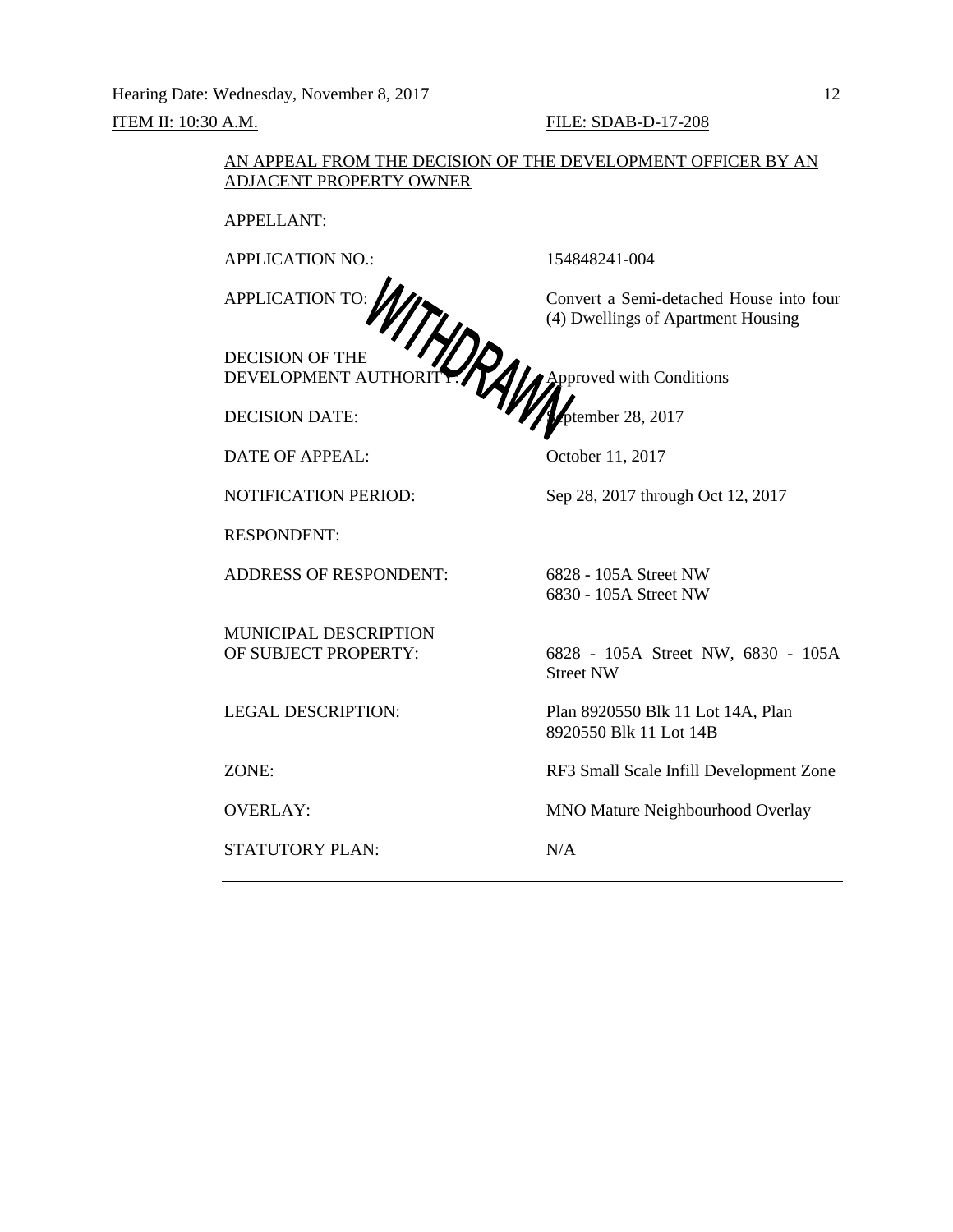| <b>ITEM III: 1:30 P.M.</b>                             | FILE: SDAB-D-17-212                                                                                                                                           |  |  |
|--------------------------------------------------------|---------------------------------------------------------------------------------------------------------------------------------------------------------------|--|--|
| AN APPEAL FROM THE DECISION OF THE DEVELOPMENT OFFICER |                                                                                                                                                               |  |  |
| <b>APPELLANT:</b>                                      |                                                                                                                                                               |  |  |
| <b>APPLICATION NO.:</b>                                | 258130328-001                                                                                                                                                 |  |  |
| <b>APPLICATION TO:</b>                                 | Convert three (3) Dwellings of Row<br>Housing to a Lodging House (maximum<br>21 residents) and to construct interior<br>alterations, existing without permits |  |  |
| <b>DECISION OF THE</b><br>DEVELOPMENT AUTHORITY:       | Refused                                                                                                                                                       |  |  |
| <b>DECISION DATE:</b>                                  | September 28, 2017                                                                                                                                            |  |  |
| <b>DATE OF APPEAL:</b>                                 | October 13, 2017                                                                                                                                              |  |  |
| <b>MUNICIPAL DESCRIPTION</b><br>OF SUBJECT PROPERTY:   | 8804C - 119 Avenue NW                                                                                                                                         |  |  |
| <b>LEGAL DESCRIPTION:</b>                              | Condo Common Area (Plan 1621602)                                                                                                                              |  |  |
| ZONE:                                                  | RF3 Small Scale Infill Development Zone                                                                                                                       |  |  |
| <b>OVERLAY:</b>                                        | MNO Mature Neighbourhood Overlay                                                                                                                              |  |  |
| STATUTORY PLAN:                                        | Alberta Avenue / Eastwood Area<br>Redevelopment Plan                                                                                                          |  |  |

# *Grounds for Appeal*

The Appellant provided the following reasons for appealing the decision of the Development Authority:

The property comes with three separate addresses 8804, 8806, 8808 all on 119 Avenue, all separate utilities, all separate property taxes.

Also each unit is five bedroom three washrooms one full kitchen and a wet bar, with private rear and front entrance on each home. At a minimum the building collectively sleeps 15 people. We are requesting for an adjustment to the lodging regulations as if left as built there can be 15 or more related people in the row housing with no violations happening. Other than the codes or the written rules that describes the uses of said property, there is no difference, it is still the same amount of people.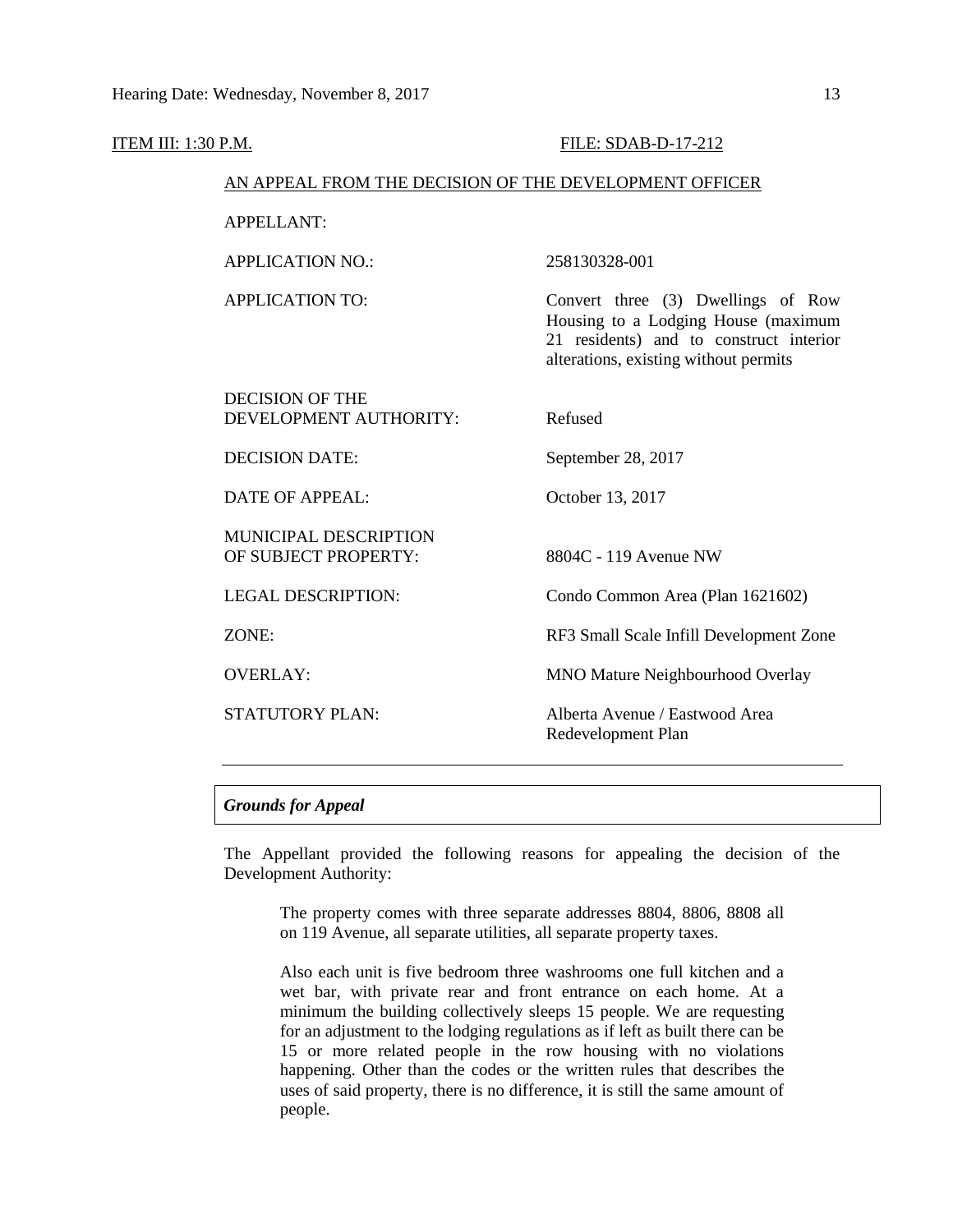In reality more often than not a guaranteed maximum of 21 in our setting and giving the nature of what we do for people and our community as a whole it is a welcomed addition to any community. Not only did we bring a brand new fully landscaped fully fenced beautiful home to the community. We are also filling a need where there is a shortage of homes and spaces for men wanting to be productive members of Edmonton's society. We have left this short and would much rather speak to the panel direct at a date and time convenient to you.

## *General Matters*

# **Appeal Information:**

The *Municipal Government Act*, RSA 2000, c M-26 states the following:

#### **Grounds for Appeal**

**685(1)** If a development authority

- (a) fails or refuses to issue a development permit to a person,
- (b) issues a development permit subject to conditions, or
- (c) issues an order under section 645,

the person applying for the permit or affected by the order under section 645 may appeal to the subdivision and development appeal board.

## **Appeals**

- **686(1)** A development appeal to a subdivision and development appeal board is commenced by filing a notice of the appeal, containing reasons, with the board within 14 days,
	- (b) in the case of an appeal made by a person referred to in section 685(1), after
		- (ii) the date on which the person is notified of the order or decision or the issuance of the development permit, or …

**The decision of the Development Officer is dated September 28, 2017. The Canada Post Registered Mail receipt confirms delivery of the decision on October 3, 2017. The Notice of Appeal was filed on October 13, 2017.**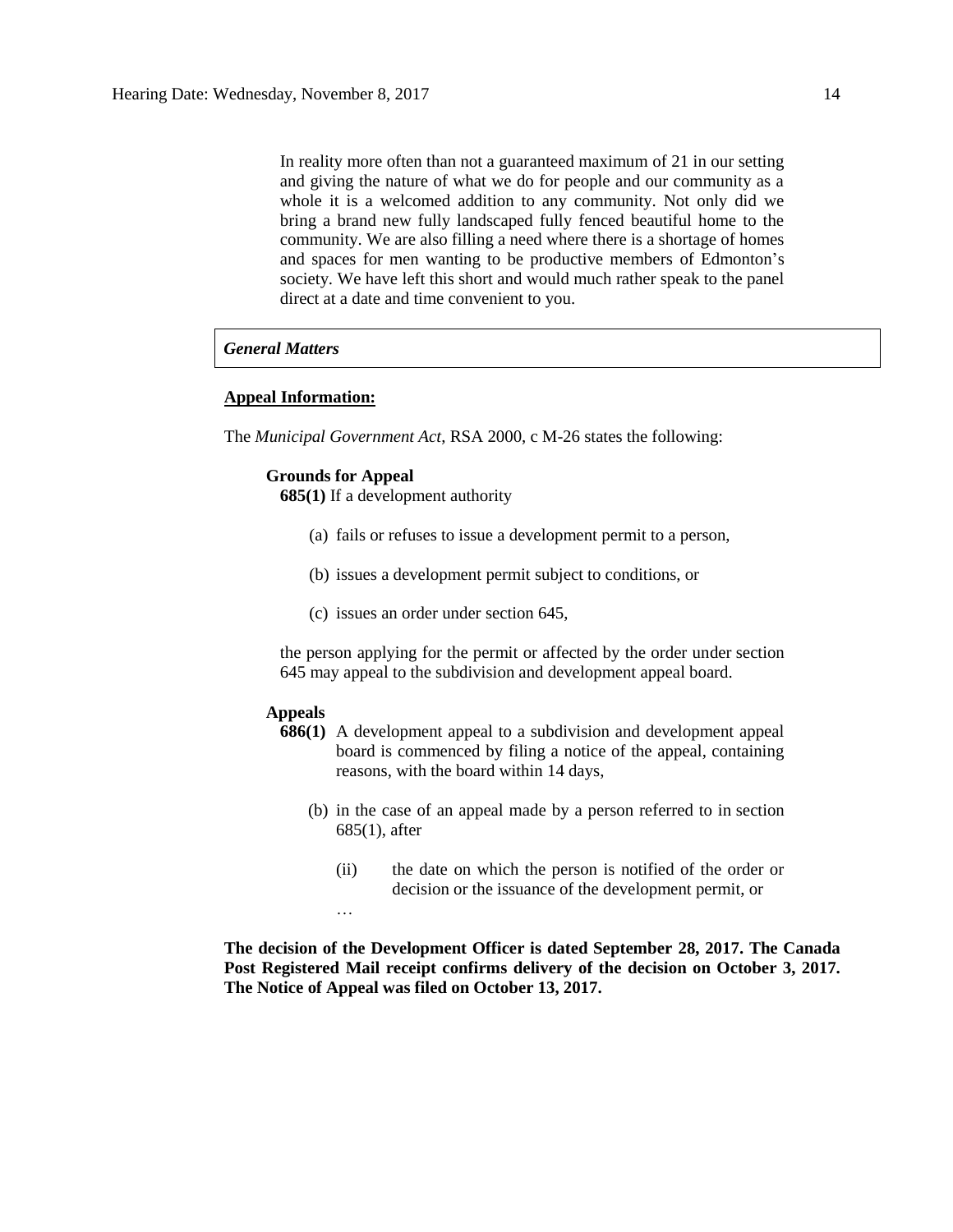### **Determining an Appeal**

### **Hearing and decision**

**687(3)** In determining an appeal, the subdivision and development appeal board

- (a.1) must comply with the land use policies and statutory plans and, subject to clause (d), the land use bylaw in effect;
- …

…

- (c) may confirm, revoke or vary the order, decision or development permit or any condition attached to any of them or make or substitute an order, decision or permit of its own;
- (d) may make an order or decision or issue or confirm the issue of a development permit even though the proposed development does not comply with the land use bylaw if, in its opinion,
	- (i) the proposed development would not
		- (A) unduly interfere with the amenities of the neighbourhood, or
		- (B) materially interfere with or affect the use, enjoyment or value of neighbouring parcels of land,

and

(ii) the proposed development conforms with the use prescribed for that land or building in the land use bylaw.

## **General Provisions from the** *Edmonton Zoning Bylaw:*

Section 140.1 states that the **General Purpose** of the **RF3 Small Scale Infill Development Zone** is:

… to provide for Single Detached Housing and Semi-detached Housing while allowing small-scale conversion and infill redevelopment to buildings containing up to four Dwellings under certain conditions, and including Secondary Suites and Garden Suites. 140.2 Permitted Uses

Under Section 140.3(1), **Lodging Houses** is a **Discretionary Use** in the RF1 Single Detached Residential Zone.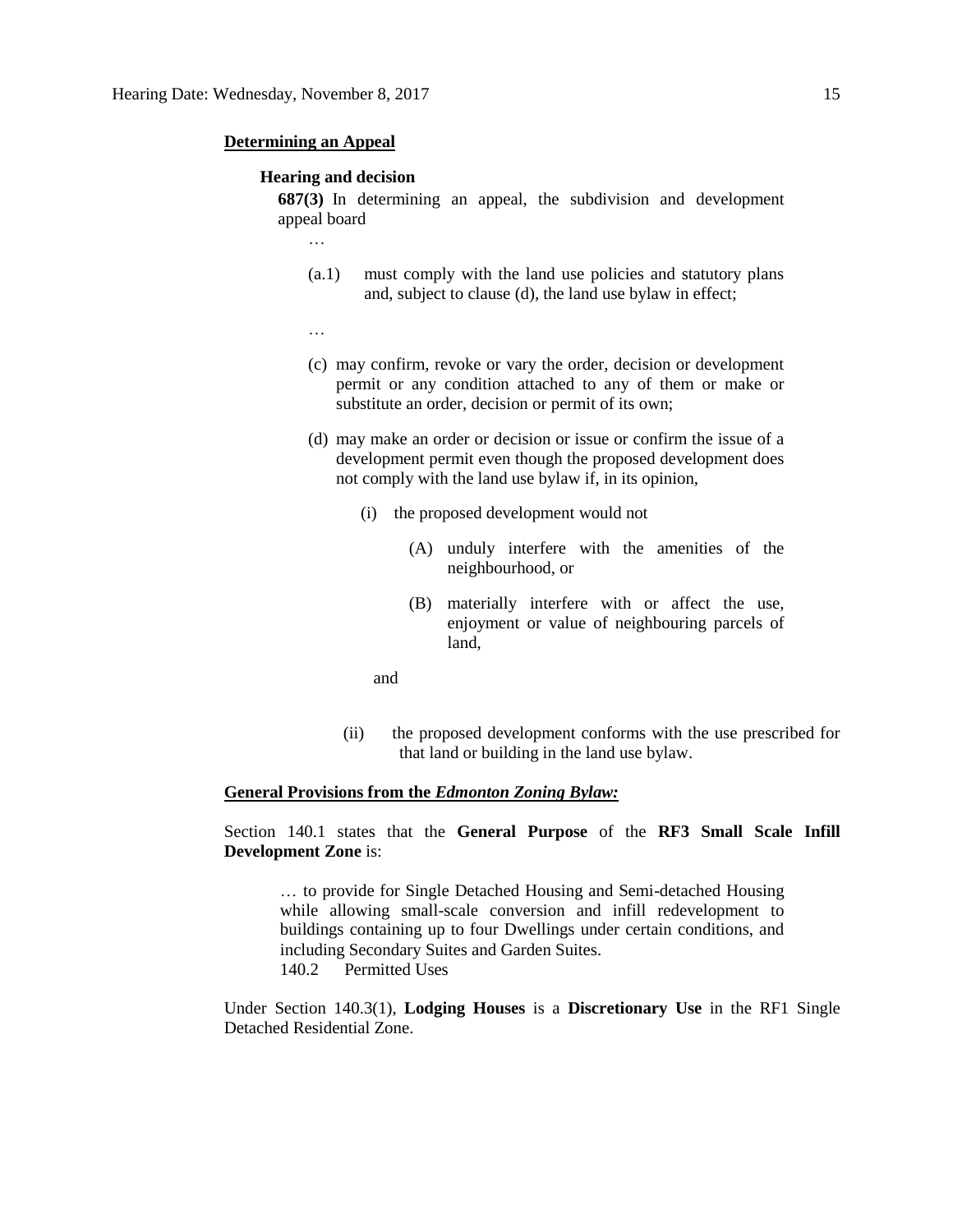Hearing Date: Wednesday, November 8, 2017 16

Section 7.3(6) states:

**Lodging Houses** means a building or part of building, used for Congregate Living, containing Sleeping Units and four or more persons, and where there is no provision of on-site care, treatment or professional services of a physical or mental health nature. This Use does not include Extended Medical Treatment Services, Detention and Correction Facilities, Fraternity and Sorority Housing, Group Homes, and Limited Group Homes.

Section 814.1 states that the **General Purpose** of the **Mature Neighbourhood Overlay** is:

…to regulate residential development in Edmonton's mature residential neighbourhoods, while responding to the context of surrounding development, maintaining the pedestrian-oriented design of the streetscape, and to provide an opportunity for consultation by gathering input from affected parties on the impact of a proposed variance to the Overlay regulations.

# *Sleeping Units*

Section 140.4(25)(a) states: "no more than four Sleeping Units may be developed, whether or not in combination with a Dwelling".

# **Development Officer's Determination**

Sleeping Units - Lodging house has 15 sleeping units instead of 4 (Section 140.4.25.a).

### *Site Area*

Section 140.4(25)(b) states: "the minimum Site area shall be 360  $m^2$  in all cases and the Site area shall be comprised of the aggregate of 200  $m<sup>2</sup>$  for each Sleeping Unit, or for each of the Dwelling and each Sleeping Unit when they are in combination".

### **Development Officer's Determination**

Site Area - The minimum site area for lodging house is 695m2 instead of 3000m2 (Section 140.4.25.b).

# *Neighbourhood Threshold*

Section 96(3)(a) states:

Special Residential Facilities shall comply with all thresholds contained in this Section in addition to any other regulations in this Bylaw including any relevant Special Land Use Provisions that apply. In all cases, the most restrictive threshold shall apply.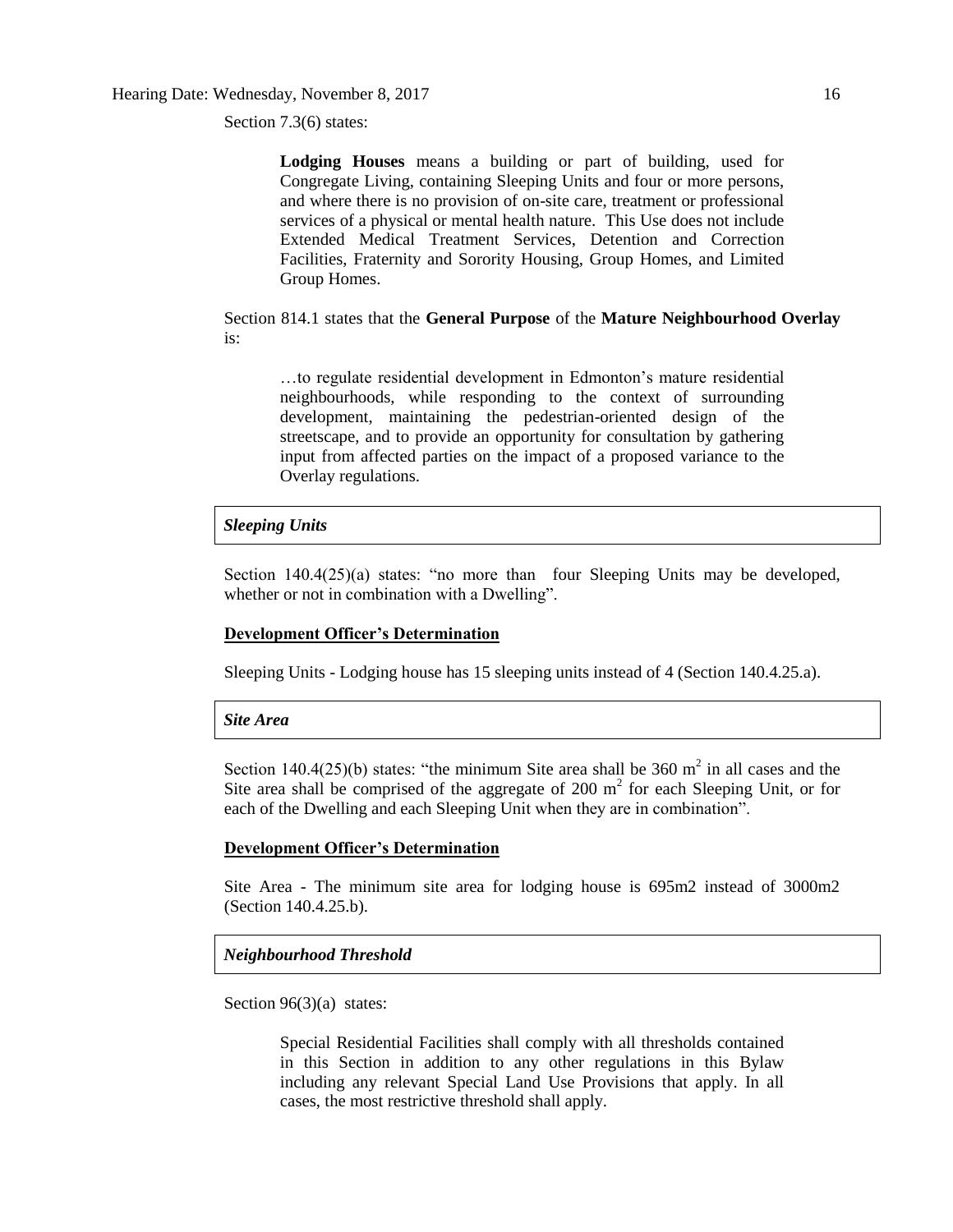a. When determining the threshold for the number of Special Residential Facilities per neighbourhood, a maximum of 3 facilities per 1000 persons shall be allowed in any neighbourhood.

### **Development Officer's Determination**

Neighbourhood Threshold - Proposed development exceeds the threshold for the number of Special Residential Facilities per neighbourhood (i.e. a maximum of 3 facilities per 1000 persons shall be allowed in any neighbourhood) (Section 96.3.a).

### *Occupancy*

Section 76(1) states: "The maximum occupancy of a Lodging House in a Zone where Lodging Houses are a Discretionary Use shall be a maximum of 6 residents".

### **Development Officer's Determination**

Occupany - Maximum occupancy of the lodging house is 21 residents instead of 6 (Section 76.1).

### *Conversion*

Section 76(6) states: "A Lodging House shall be developed as either a purpose-built freestanding structure, or Single Detached Housing converted for the purpose, or part of an Apartment Housing development".

### **Development Officer's Determination**

Conversion - Proposed lodging house is a purpose-built 3 dwellings row housing. A lodging house shall be developed as either a purpose-built freestanding structure, or Single Detached Housing converted for the purpose, or part of an Apartment development (Section 76.4).

# *Parking*

Schedule  $1(a)(7)$  of section 54.2 states that for Lodging Houses, "1 parking space per 2 Sleeping Units" is required.

## **Development Officer's Determination**

Parking - The site has 6 parking spaces, instead of 8 (Section 54.2 and Schedule 1).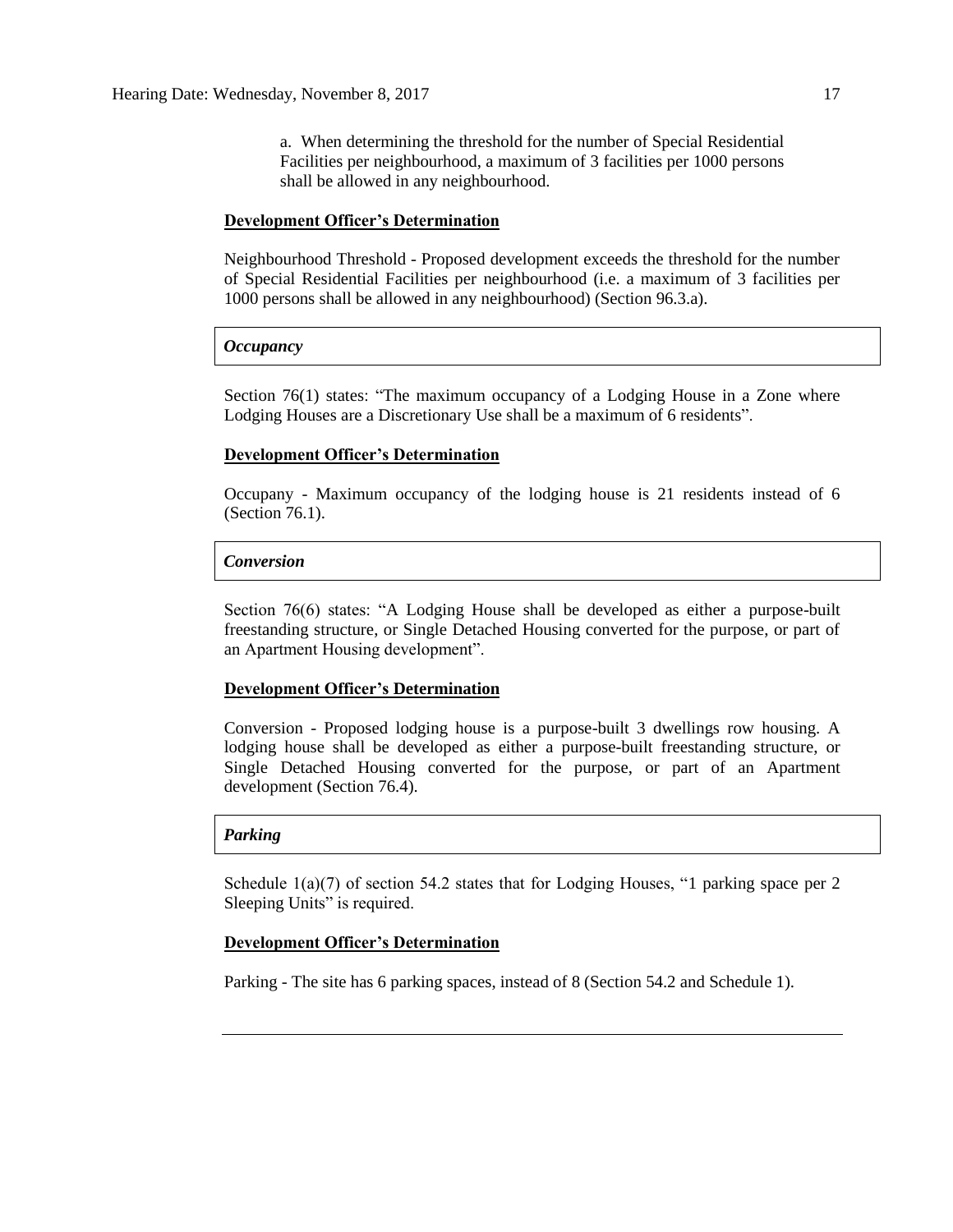# Notice to Applicant/Appellant

Provincial legislation requires that the Subdivision and Development Appeal Board issue its official decision in writing within fifteen days of the conclusion of the hearing. Bylaw No. 11136 requires that a verbal announcement of the Board's decision shall be made at the conclusion of the hearing of an appeal, but the verbal decision is not final nor binding on the Board until the decision has been given in writing in accordance with the *Municipal Government Act.*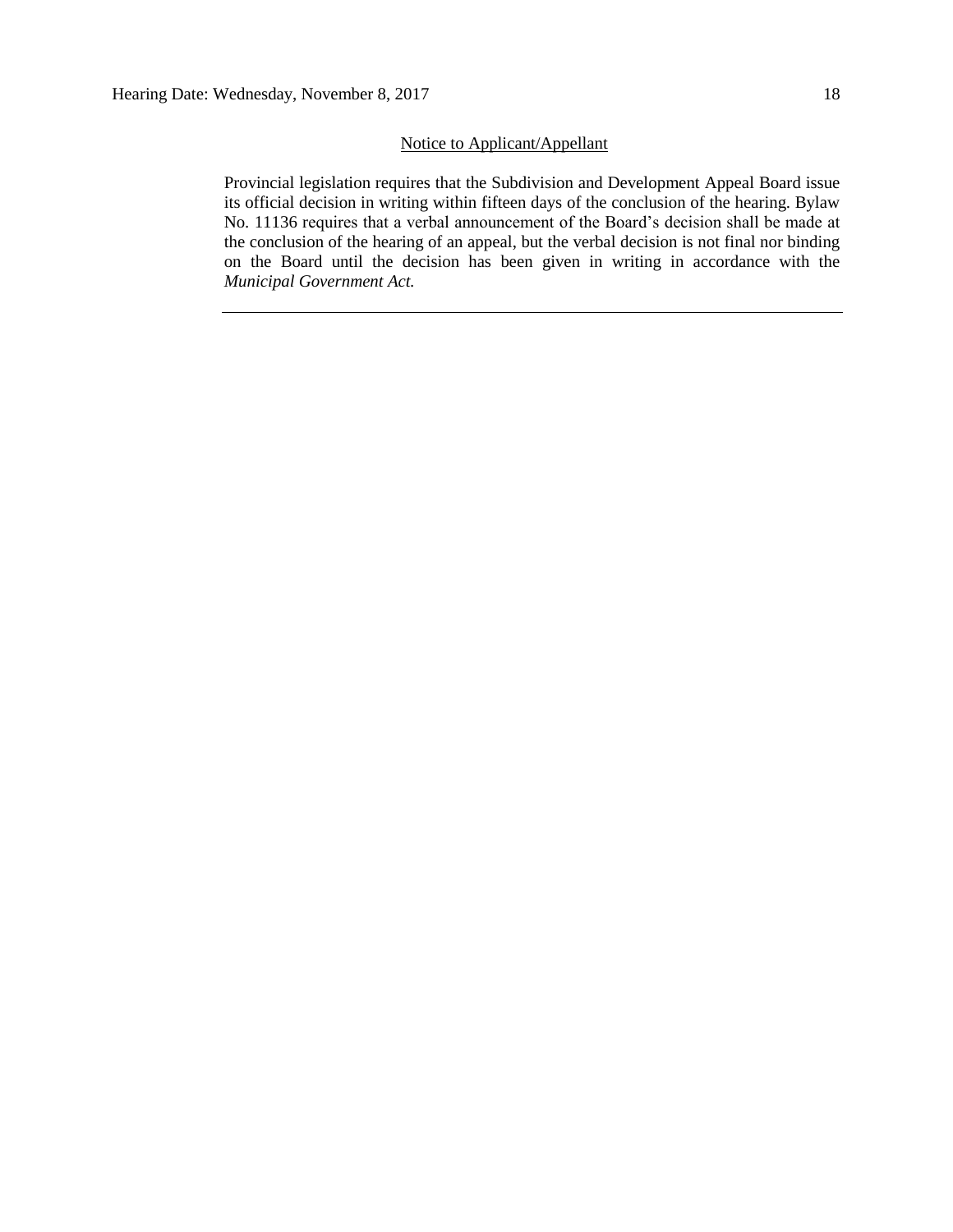

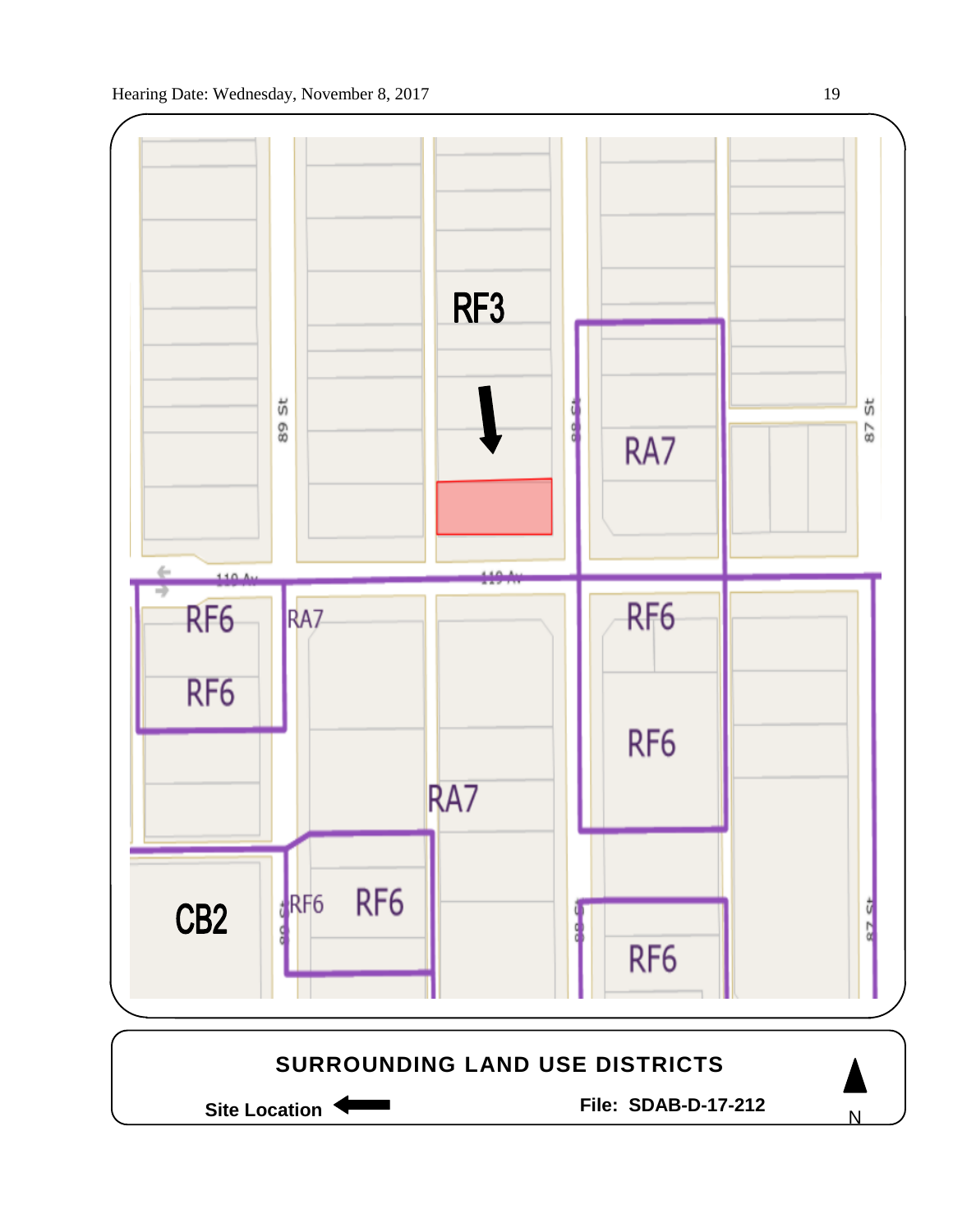| THE CITY OF                                                                                                                                                                                                                                                                             |                                 | Project Number: 258130328-001<br><b>Application Date:</b><br>JUL 25, 2017 |
|-----------------------------------------------------------------------------------------------------------------------------------------------------------------------------------------------------------------------------------------------------------------------------------------|---------------------------------|---------------------------------------------------------------------------|
|                                                                                                                                                                                                                                                                                         | <b>Application for</b>          | Printed:<br>September 28, 2017 at 4:04 PM<br>$1$ of $2$<br>Page:          |
|                                                                                                                                                                                                                                                                                         |                                 |                                                                           |
|                                                                                                                                                                                                                                                                                         | <b>Major Development Permit</b> |                                                                           |
| This document is a Development Permit Decision for the development application described below.                                                                                                                                                                                         |                                 |                                                                           |
| Applicant                                                                                                                                                                                                                                                                               | 8804C - 119 AVENUE NW           | Property Address(es) and Legal Description(s)                             |
|                                                                                                                                                                                                                                                                                         |                                 | Condo Common Area (Plan 1621602)                                          |
|                                                                                                                                                                                                                                                                                         | <b>Specific Address(es)</b>     |                                                                           |
|                                                                                                                                                                                                                                                                                         | Entryway: 8804 - 119 AVENUE NW  |                                                                           |
|                                                                                                                                                                                                                                                                                         | Entryway: 8806 - 119 AVENUE NW  |                                                                           |
|                                                                                                                                                                                                                                                                                         | Entryway: 8808 - 119 AVENUE NW  |                                                                           |
|                                                                                                                                                                                                                                                                                         | Building: 8804 - 119 AVENUE NW  |                                                                           |
| <b>Scope of Application</b>                                                                                                                                                                                                                                                             |                                 |                                                                           |
| To convert 3 Dwellings of Row Housing to Lodging House (maximum 21 residents) and to construct interior alterations, existing                                                                                                                                                           |                                 |                                                                           |
| without permits.                                                                                                                                                                                                                                                                        |                                 |                                                                           |
| <b>Permit Details</b>                                                                                                                                                                                                                                                                   |                                 |                                                                           |
| Class of Permit: Class B                                                                                                                                                                                                                                                                | <b>Contact Person:</b>          |                                                                           |
| Gross Floor Area (sq.m.): 505.85                                                                                                                                                                                                                                                        | Lot Grading Needed?: N/A        |                                                                           |
| New Sewer Service Required: N/A                                                                                                                                                                                                                                                         | NumberOfMainFloorDwellings:     |                                                                           |
| Site Area (sq. m.): 695.43                                                                                                                                                                                                                                                              |                                 | Stat. Plan Overlay/Annex Area: Mature Neighbourhood Overlay               |
| I/We certify that the above noted details are correct.                                                                                                                                                                                                                                  |                                 |                                                                           |
| Applicant signature:                                                                                                                                                                                                                                                                    |                                 |                                                                           |
| <b>Development Application Decision</b><br>Refused                                                                                                                                                                                                                                      |                                 |                                                                           |
| <b>Reason for Refusal</b><br>1. Discretionary Use - Lodging House is refused as a Discretionary Use (Section 140.3.1).                                                                                                                                                                  |                                 |                                                                           |
| 2. Sleeping Units - Lodging house has 15 sleeping units instead of 4 (Section 140.4.25.a).                                                                                                                                                                                              |                                 |                                                                           |
| 3. Site Area - The minimum site area for lodging house is 695m2 instead of 3000m2 (Section 140.4.25.b).                                                                                                                                                                                 |                                 |                                                                           |
| 4. Neighbourhood Threshold - Proposed development exceeds the threshold for the number of Special Residential Facilities per<br>neighbourhood (i.e. a maximum of 3 facilities per 1000 persons shall be allowed in any neighbourhood) (Section 96.3.a).                                 |                                 |                                                                           |
| 5. Occupany - Maximum occupancy of the lodging house is 21 residents instead of 6 (Section 76.1).                                                                                                                                                                                       |                                 |                                                                           |
| 6. Conversion - Proposed lodging house is a purpose-built 3 dwellings row housing. A lodging house shall be developed as either<br>a purpose-built freestanding structure, or Single Detached Housing converted for the purpose, or part of an Apartment<br>development (Section 76.4). |                                 |                                                                           |
| 7. Parking - The site has 6 parking spaces, instead of 8 (Section 54.2 and Schedule 1).                                                                                                                                                                                                 |                                 |                                                                           |
| <b>Rights of Appeal</b><br>The Applicant has the right of appeal within 14 days of receiving notice of the Development Application Decision, as outlined in<br>Chapter 24, Section 683 through 689 of the Municipal Government Amendment Act.                                           |                                 |                                                                           |
|                                                                                                                                                                                                                                                                                         |                                 |                                                                           |
|                                                                                                                                                                                                                                                                                         |                                 |                                                                           |
|                                                                                                                                                                                                                                                                                         | THIS IS NOT A PERMIT            |                                                                           |